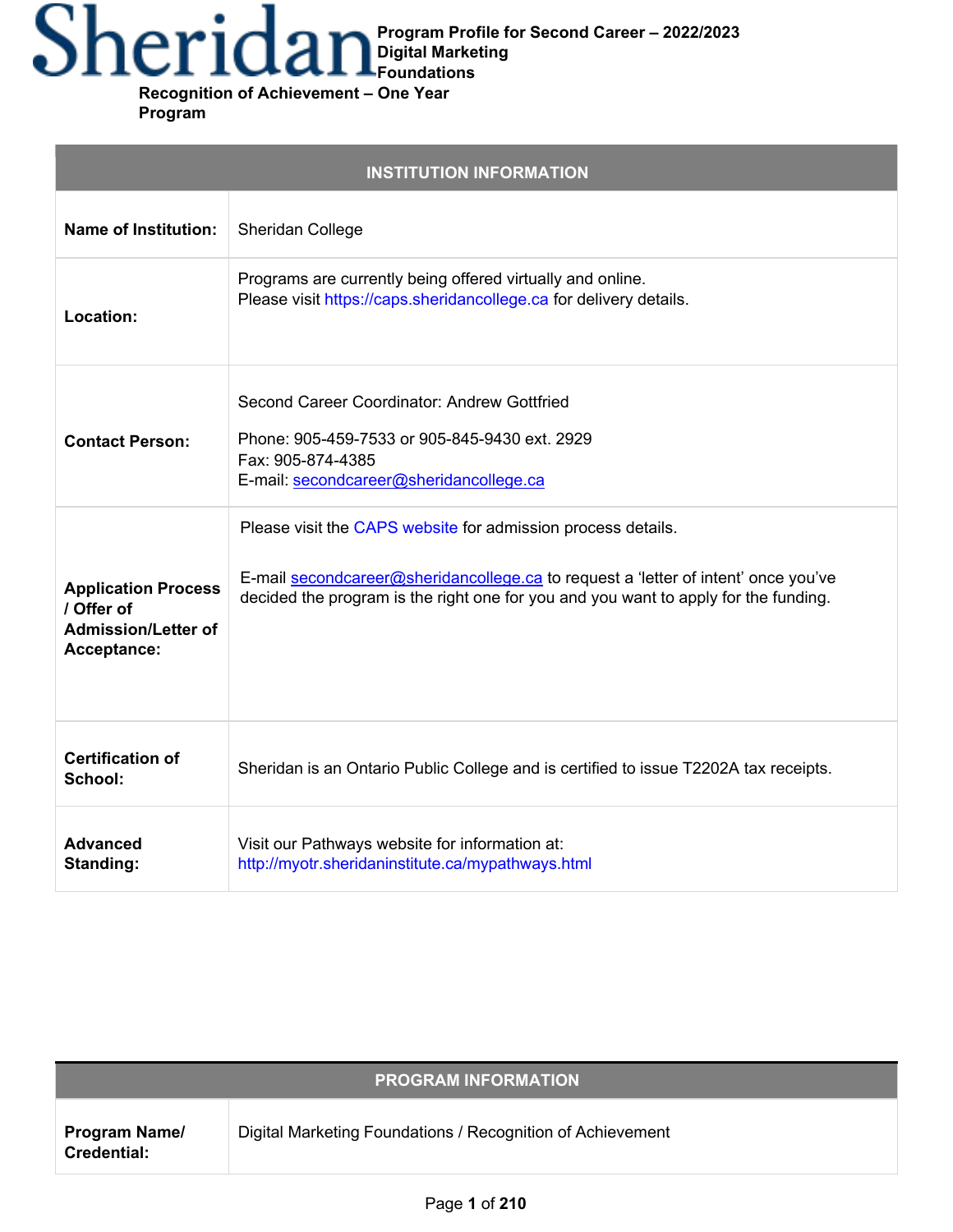### Sheridan | Get Creative

#### **Program Profile for Second Career – 2022/2023 Digital Marketing Foundations Recognition of Achievement - One Year Program**

| <b>Program-Specific</b><br><b>Admission</b><br><b>Requirements:</b>                      | https://caps.sheridancollege.ca/products/digital-marketing-management.aspx |                                                                                                                                                                                                                                                                                                                                                                                    |                |                                     |              |                                     |  |
|------------------------------------------------------------------------------------------|----------------------------------------------------------------------------|------------------------------------------------------------------------------------------------------------------------------------------------------------------------------------------------------------------------------------------------------------------------------------------------------------------------------------------------------------------------------------|----------------|-------------------------------------|--------------|-------------------------------------|--|
|                                                                                          | 1                                                                          |                                                                                                                                                                                                                                                                                                                                                                                    | $\mathbf 2$    |                                     | 3            |                                     |  |
|                                                                                          | 1                                                                          |                                                                                                                                                                                                                                                                                                                                                                                    | $\mathbf{2}$   |                                     | 3            |                                     |  |
| <b>Program Offered</b><br><b>SEPTEMBER 2022</b><br><b>Start/End dates by</b><br>semester | $\mathbf 1$                                                                | Sept 12,<br>2022<br>to Dec 16,<br>2022                                                                                                                                                                                                                                                                                                                                             | 2 <sup>1</sup> | Jan 9, 2023<br>to<br>Apr 14, 2023   | $\mathbf{3}$ | May 9, 2023<br>to<br>Aug 11, 2023   |  |
| <b>Program Offered</b><br><b>JAN 2023</b><br><b>Start/End dates by</b><br>semester       | 1                                                                          | Jan 9, 2023<br>to<br>Apr 14, 2023                                                                                                                                                                                                                                                                                                                                                  | 2 <sup>1</sup> | May 9, 2023<br>To<br>Aug. 19, 2023  | $\mathbf{3}$ | Sept 12,<br>2023 To<br>Dec 16, 2023 |  |
| <b>Program Offered</b><br><b>MAY 2023</b><br><b>Start/End dates by</b><br>semester       | 1                                                                          | May 9, 2023<br>to<br>Aug 19, 2023                                                                                                                                                                                                                                                                                                                                                  | $2^{\circ}$    | Sept 12,<br>2023 to Dec<br>16, 2023 |              | Jan 8, 2024<br>To<br>April 19, 2024 |  |
| Program Length/<br><b>Hours/Weeks:</b>                                                   |                                                                            | Program duration (weeks): 42 Total<br>instructional hours: 126<br>Programs starting in September have a holiday break of approximately 3 weeks.<br>Programs starting in January and May run continuously over 8 months (no summer<br>break), with two weeks between semesters.<br>Students will be notified about their class schedule prior to the beginning of each<br>semester. |                |                                     |              |                                     |  |
| <b>Class Size:</b>                                                                       |                                                                            | Approximately 35                                                                                                                                                                                                                                                                                                                                                                   |                |                                     |              |                                     |  |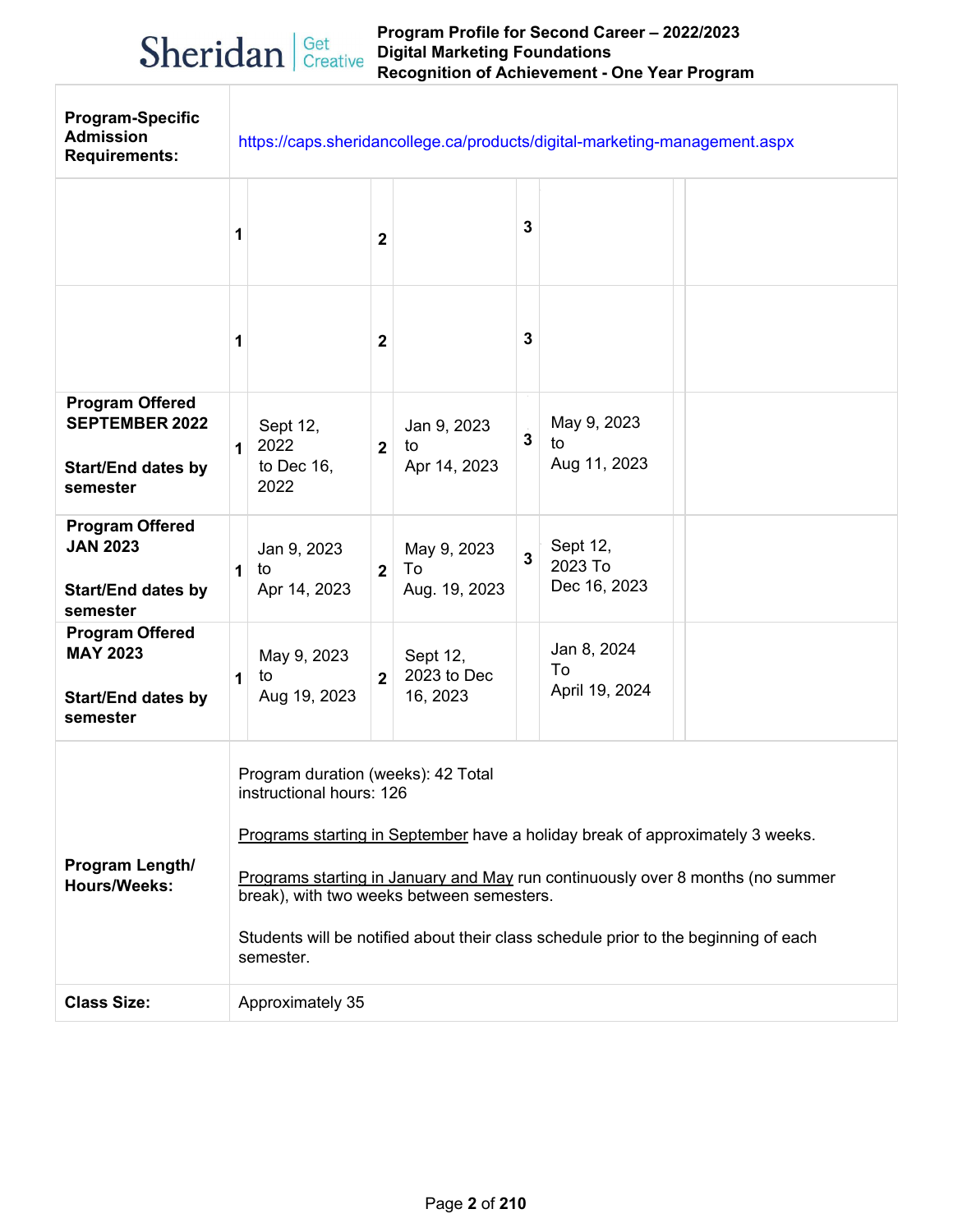

**Program Profile for Second Career – 2022/2023 Digital Marketing Foundations Recognition of Achievement - One Year Program**

| <b>Course Outline:</b> | https://www.sheridancollege.ca/programs/courses/course-outline-search |
|------------------------|-----------------------------------------------------------------------|
|                        |                                                                       |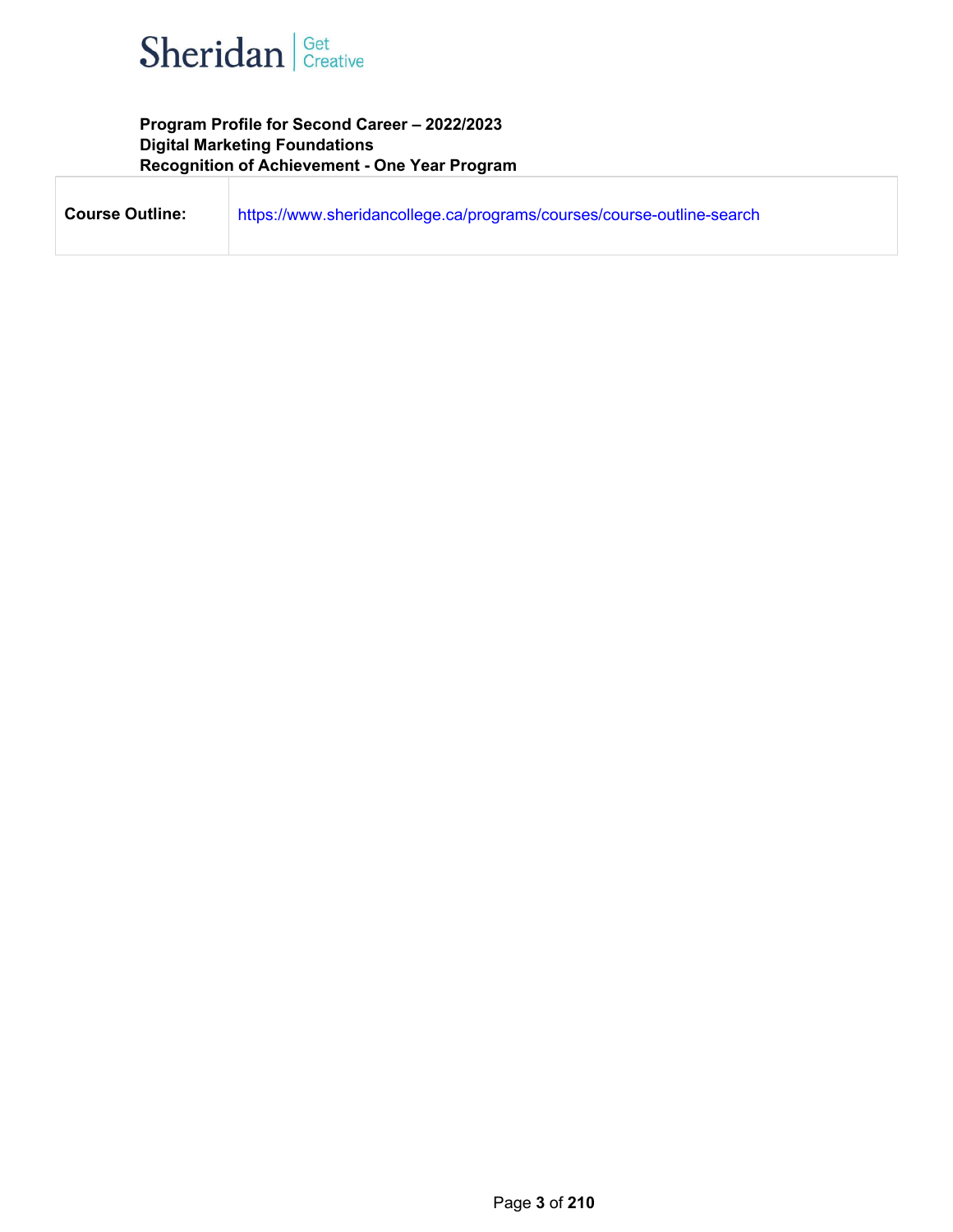## Sheridan | Get Creative

|                                                                                                       | \$786.94                                                                                                                                                                                                                                                                                                                                                                                                              |  |  |
|-------------------------------------------------------------------------------------------------------|-----------------------------------------------------------------------------------------------------------------------------------------------------------------------------------------------------------------------------------------------------------------------------------------------------------------------------------------------------------------------------------------------------------------------|--|--|
| <b>Annual Tuition:</b>                                                                                | https://caps.sheridancollege.ca/products/digital-marketing-management.aspx                                                                                                                                                                                                                                                                                                                                            |  |  |
| (applicable at time<br>of publication -<br>subject to change<br>without notice)                       | Tuition fees are regulated by the Ministry of Advanced Education and Skills Development<br>and a change could be made by action of the Ontario Government.<br>As the Fee Guide is prepared in advance, Sheridan reserves the right to make changes<br>due to errors and omissions. Additional fees will apply for some programs with a modified<br>curriculum. All information provided is current as of publication. |  |  |
| Parking:<br>(applicable at time<br>of publication -<br>subject to change<br>without notice)           | https://epark.sheridancollege.ca/                                                                                                                                                                                                                                                                                                                                                                                     |  |  |
| <b>Book Costs:</b><br>(applicable at time<br>of publication -<br>subject to change<br>without notice) | \$169.90                                                                                                                                                                                                                                                                                                                                                                                                              |  |  |
| <b>Other Costs:</b>                                                                                   | Ancillary fees - \$122.7                                                                                                                                                                                                                                                                                                                                                                                              |  |  |
| <b>Payment Policy for</b><br><b>Second Career:</b>                                                    | Purchase your course from our CAPS website when the courses become available and<br>provide your receipt to your ministry.                                                                                                                                                                                                                                                                                            |  |  |

|                                    | For refunds or withdrawals, please visit:<br>https://caps.sheridancollege.ca/student-guide/transfers-refunds-and-withdrawals.aspx |
|------------------------------------|-----------------------------------------------------------------------------------------------------------------------------------|
| Withdrawal/Refund<br><b>Policy</b> | Please note: As a Second Career-funded student, all refunds are to be returned to your<br>funder.                                 |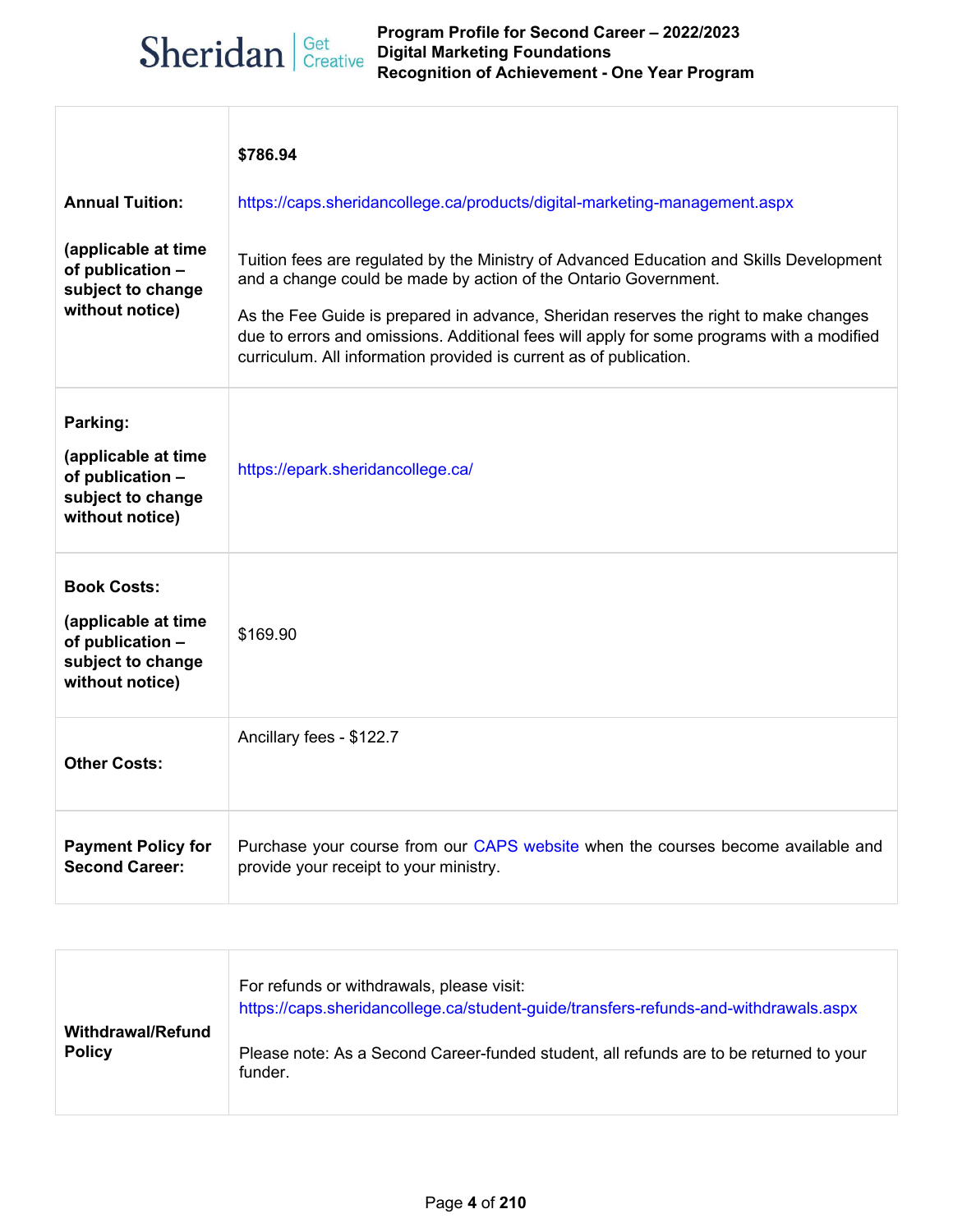

#### **Program Profile for Second Career – 2022/2023 Digital Marketing Foundations Recognition of Achievement - One Year Program**

| <b>Your Second Career</b><br>and Career<br><b>Opportunities:</b>                                                      | This program is designed to cover the fundamental aspects of digital marketing<br>management and delve deeper into the areas of Social Media Marketing Strategies, and<br>Search Engine Marketing.                                                                                                                                                                  |
|-----------------------------------------------------------------------------------------------------------------------|---------------------------------------------------------------------------------------------------------------------------------------------------------------------------------------------------------------------------------------------------------------------------------------------------------------------------------------------------------------------|
| Please identify the<br>main skill learners<br>can expect to gain<br>upon completion of<br>micro-<br>the<br>credential | • Learners will gain an understanding of effective strategies and techniques for this<br>online marketing channels to help organizations maximize their potential as well as<br>consultants and entrepreneurs.                                                                                                                                                      |
| Method of<br>Instruction:                                                                                             | online                                                                                                                                                                                                                                                                                                                                                              |
| <b>Equipment</b><br><b>Availability:</b>                                                                              | Students will have access to computers in open access computer labs.                                                                                                                                                                                                                                                                                                |
| <b>Instructor</b><br><b>Qualifications:</b>                                                                           | Our faculty is hired based on a combination of industry experience and academic<br>qualifications. Most faculty have relevant Master's degrees and/or professional<br>certifications where applicable.<br>Our faculty is provided with opportunities to engage in professional development to<br>ensure currency in their field and proficiency in teaching adults. |

| <b>Curriculum Design:</b>                                               | All programs are designed and kept up to date with input from Research and Innovation<br>teams which include representation from employers and industry organizations.<br>The Centre for Teaching and Learning at Sheridan oversees the design of new programs<br>and courses and maintains a schedule of program review to keep programs up to date.                                                                                                                       |
|-------------------------------------------------------------------------|-----------------------------------------------------------------------------------------------------------------------------------------------------------------------------------------------------------------------------------------------------------------------------------------------------------------------------------------------------------------------------------------------------------------------------------------------------------------------------|
| <b>Evaluation of</b><br>Instructors,<br><b>Courses and</b><br>Programs: | Students have the opportunity to complete a formal evaluation of the course and instructor<br>at the end of each course.<br>Public colleges must survey students, graduates and employers as mandated by the<br>Ministry of Advanced Education and Skills Development to obtain information on Key<br>Performance Indicators (KPIs). Please visit:<br>https://www.sheridancollege.ca/about/administration-governance/policies-<br>accountability/key-performance-indicators |